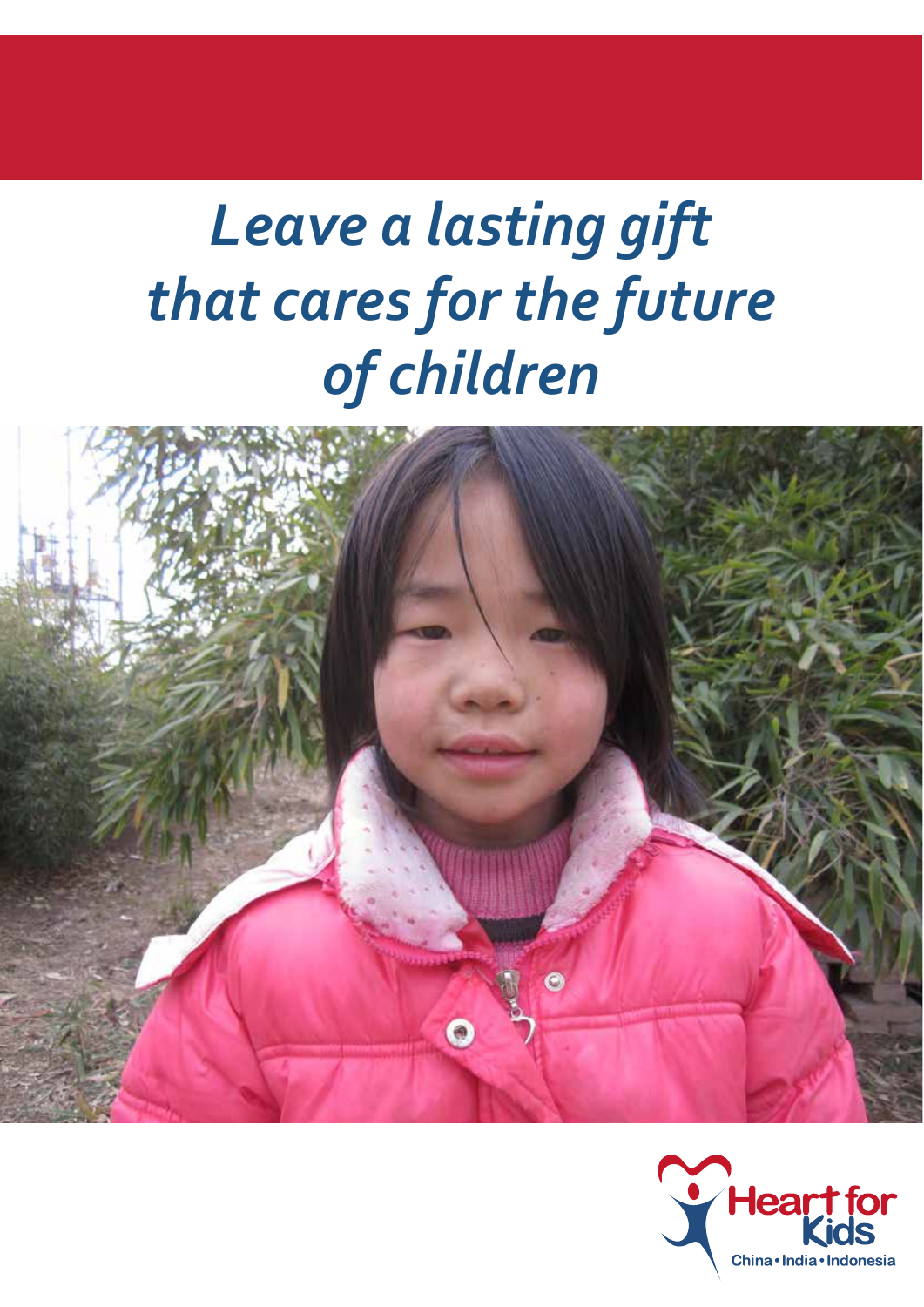*Topics*

What is the legacy you want to leave behind? Your legacy could reach across generations and oceans Our story How your gift could help many Some of our supported people Children in China Children living with the impact of HIV 7 reasons why a current valid Will is important How to leave a gift to Heart for Kids What kind of gifts can be left? Some wording for your Will Our commitment to you Your response

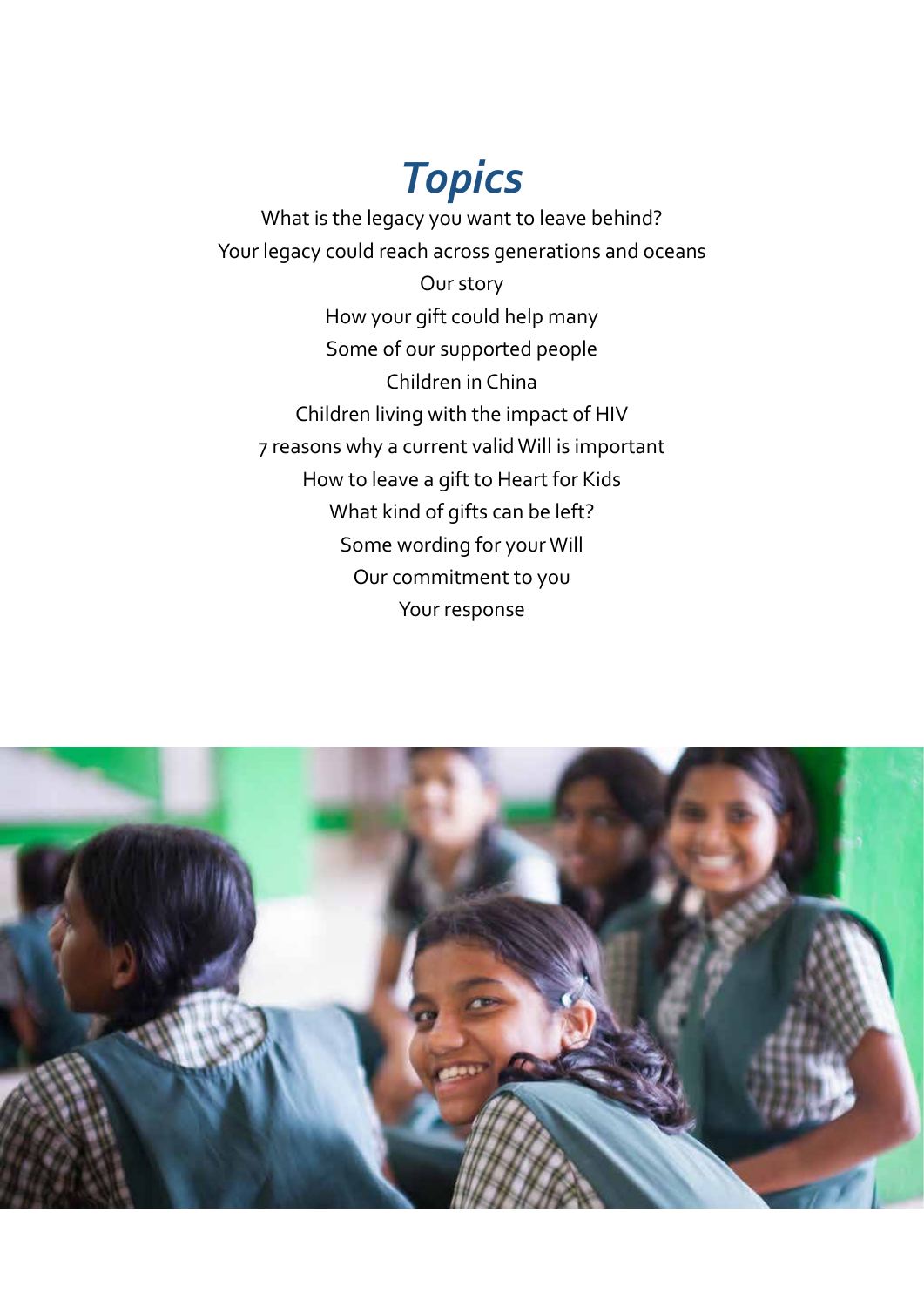# *What is the legacy you want to leave behind?*



It is a question that I've often pondered. One that seems to have an obvious answer, at least as far as the world is concerned. Take care of yourself. Take care of your family. Make sure your life is as comfortable as possible.

### *Me-First.*

But is this the best way? And is this the example I want to set for the generations following me?

I'm convinced that the alternative, 'You-First' mentality, is the better way. 'You-First' gives with no expectation of return. 'You-first' is powerful and effective in alleviating suffering and bringing unexpected joy to the recipient.

### *So, how do I live with a 'You-First' mentality?*

I look for opportunities. Serving with Heart for Kids is one of those opportunities. Having seen so many lives transformed as a result of the work of Heart for Kids, I felt thankful, grateful and privileged to be part of this work. At Heart for Kids, we are building towards a better future for the poor and the orphans who are afflicted.

#### *But when I'm gone, what then?*

"Bequests are often referred to as the gift that never stops giving"

After reading the above quote, I realised that there was a way for me to continue to give, to show my family my values, even when I'm no longer around to do it personally.

Will you consider making a bequest as part of your Will?

Ken Lee, Chairman of the Board **Heart for Kids**

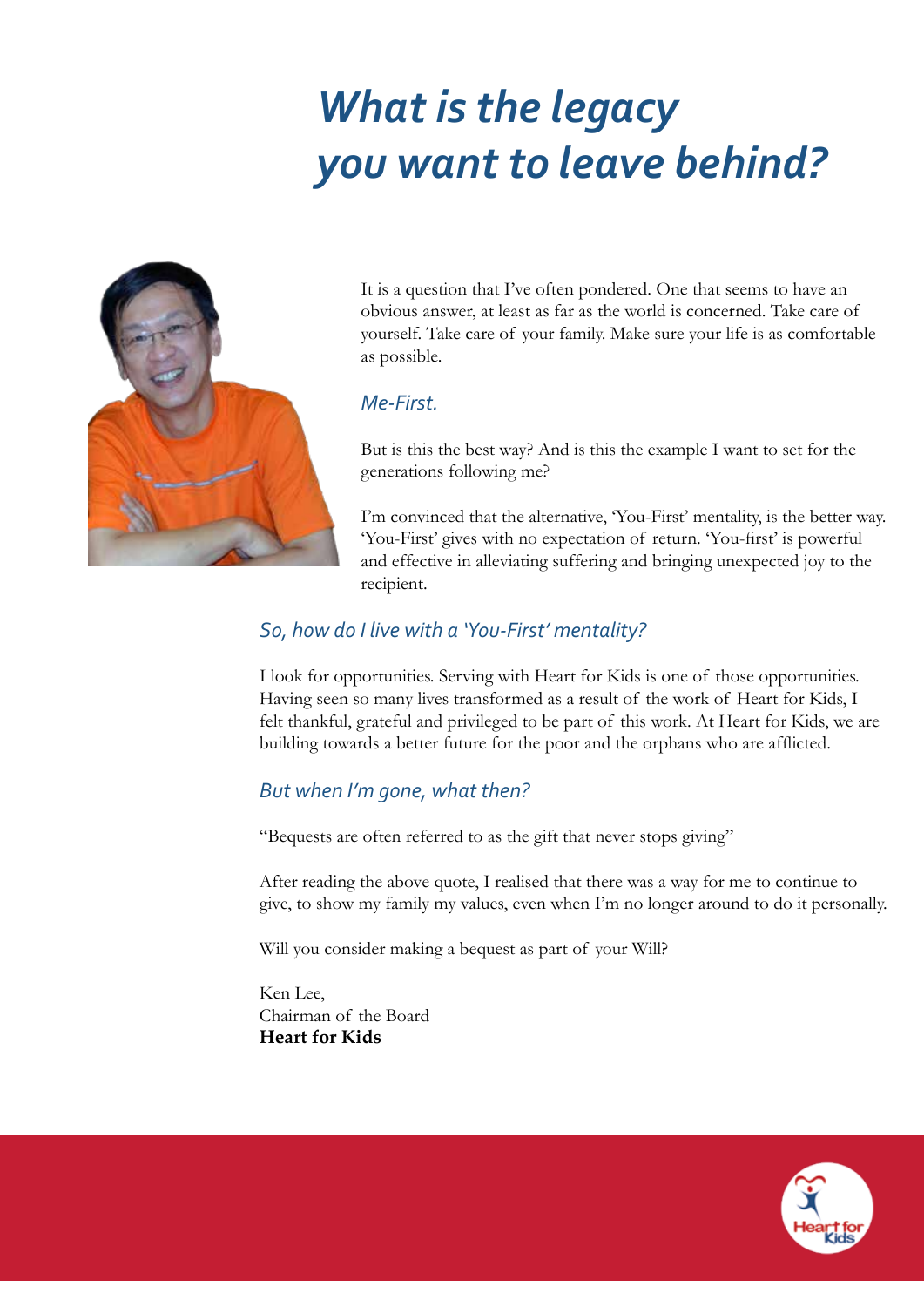# *Your legacy could reach across generations and oceans*



Poverty is a generational affliction. It does not discriminate between young and old. It affects parents and children – and then, as those children grow up, their children. But the poverty cycle doesn't have to continue indefinitely through the generations of a family.

A single act of generosity can reverse the cycle.

Instead of inheriting poverty, the children of our recipients will inherit the blessing of a parent who has experienced worth. An education. A sense of personal value. An understanding that someone, somewhere in a country they didn't really know much about, cared. A continuing legacy of kindness.

Your gift through your Will can protect, educate and care for young children who will grow to impact the generations that follow.

## *Our story*

We saw a great need for abandoned children in China to know they were loved and special. These children had been discarded and often felt worthless. We began taking teams of loving volunteers to an orphanage where people were designated to look after these children but didn't have the time to love and show the value of each life.

Our volunteers brought that love.

We began helping children who had been denied access to an education due to poverty. So, we helped with small scholarships which enabled them to stay in school. Then scholarships that helped some to enter university. Futures were turned around because children were getting their education and that led to better vocations and adult lives, and that to better lives for the next generation.

Next came Doves Wings. A loving foster home to help prepare children from their institution life for their Forever Family.

But the need didn't stop there, so we grew to meet it.

We are now also helping children and adults with special needs. Our latest projects are centred around children in India and young adults in Indonesia while continuing in China.

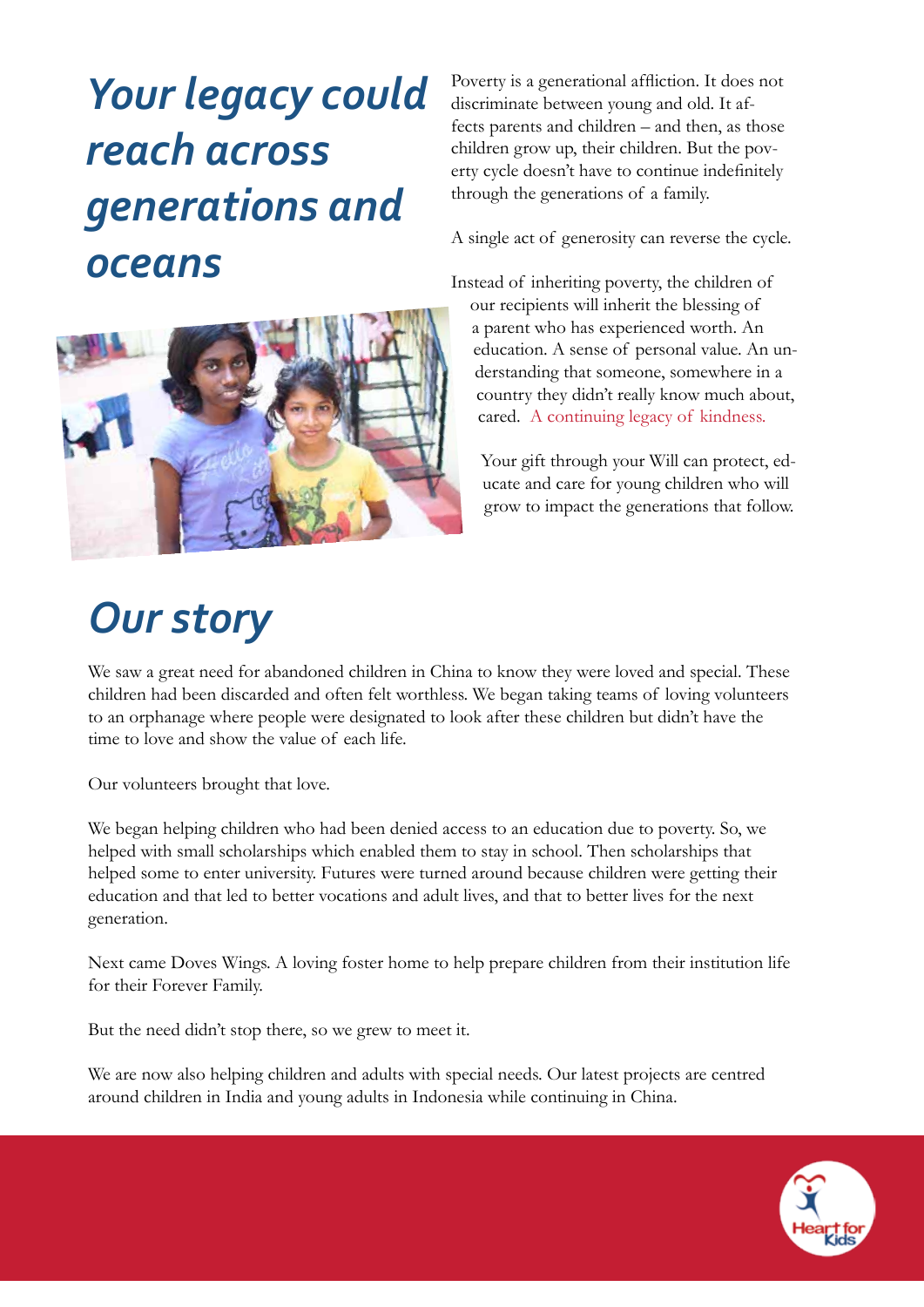# *How your gift could help many*

Heart for Kids helps kids re-write life stories and turn around futures. Not all our programs look the same, nor do the children we help across various countries. But we believe in developing the same gift of love through all our work and supporting each individual child because they are important and valuable to God and to us.

By leaving a legacy gift to Heart for Kids in your Will, you will enable us to continue to create new stories and changed futures for children. Your gift will be directly sowing into the lives of children in need and preparing them for a better future.

Forever Parents of Doves Wings children have often expressed their observation of the impact our care has had. One wrote saying…

*"Thank you for everything that you're doing in the lives of these children every day. It's because of all of you that our new son has been doing so well now that he is with us."* 

The elderly mother of a young man whom we helped through university came and visited us. For probably half an hour she sat and held our hand saying "Xiè xiè, Xiè xiè. Thank you, thank you."



#### She had no way to help her young son, *but we did.*

We're supporting children in India whose parents are unable to care for them due to poverty or sickness. These children come to our care home where they receive physical, emotional and spiritual support. Many have shared that they don't know how they would have lived without this care.

We have helped to relocate young adults in Indonesia to locations where they can gain an education that leads to meaningful work. They are being mentored and given opportunities to learn leadership in the local church youth.

*Your gift will help children just like these for years to come.*

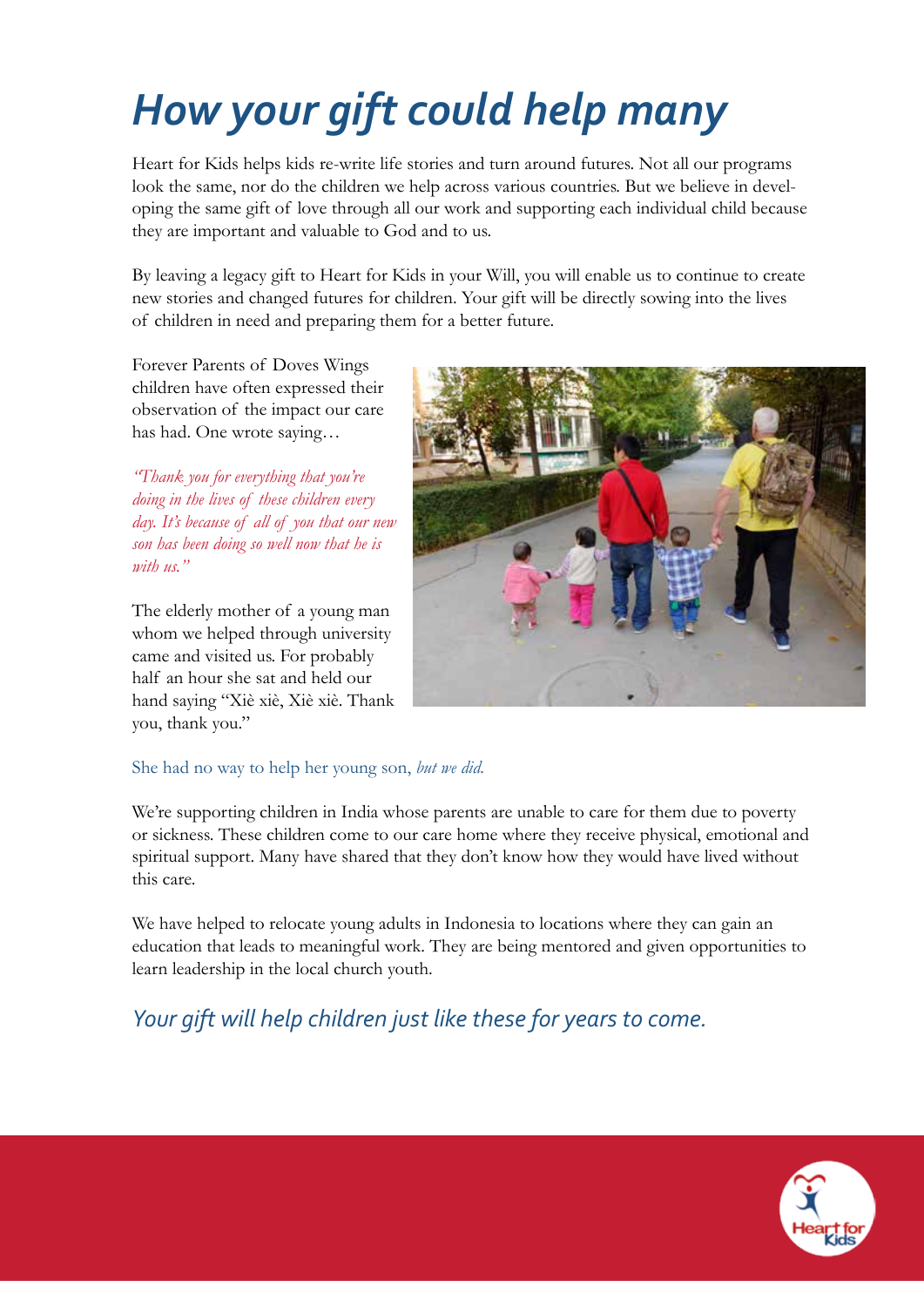# *Some of our supported children*

## *In China*

Yong\* suffered abandonment as a baby. Yong and children like him have little or no prospects for their future. Some were fortunate enough to be picked up from streets and even rubbish dumps, but while they were cared for, their futures were often still marred by poverty. Their education was restricted as it was unaffordable for their adoptive families, despite possessing the intelligence to pass university entrance exams.

By providing a scholarship, Yong\* was able to continue his studies and build the groundwork for a better future for his own children. Your bequest could support children just like him.

## *Children living with the impact of HIV*

The children in our India children's care home are often living with the impact of HIV over their lives. Sometimes they themselves are infected, often though it's their parents.

One girl was 15 when we discovered she was not able to get her medication because her mother, who also HIV+, could not afford them. We were able to step in to help and the change in her has been miraculous. While she is not back in school, there is a twinkle in her eye and she is engaging with people again through her art.



*She has returned to her artwork which she really loves*

\* *names changed*

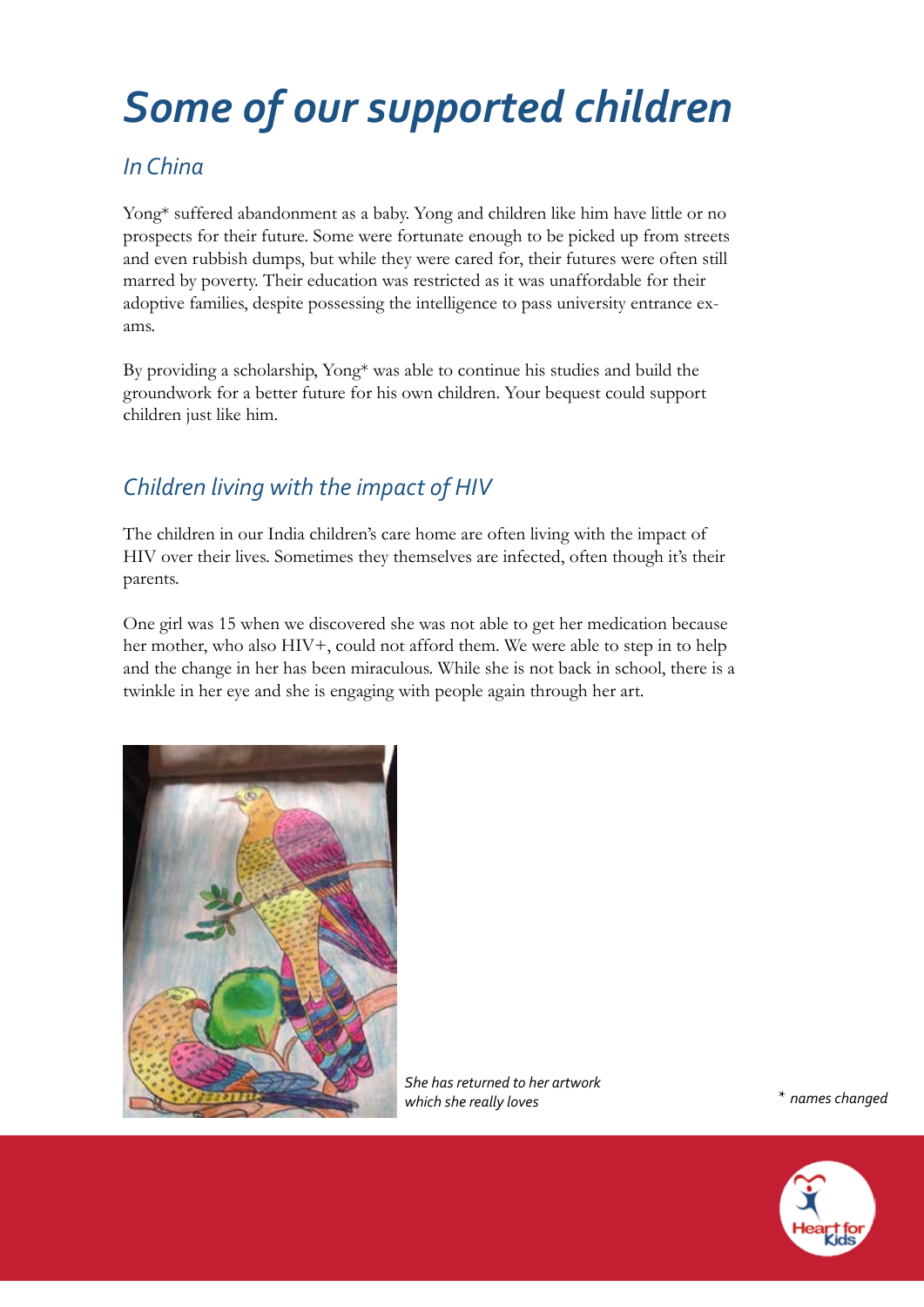# *77**77**77**7<i>7**77**77* **<b>7** *7<i>7 77 7<i>7 77 7<i>7 77 7<i>7 7<i>7*</del> *7<i>7 7<i>7 7<i>7*</del> *7<i>7 7<i>7 7<i>7 7<i>7*</del> *7<i>7 7<i>7*</del> *7<i>7 7<i>7*</del> *7<i>7<i>8 7<i>7 Seven reasons why a current valid Will is important*

Writing a Will isn't something we all enjoy doing. It's often put in the "too hard basket" and many Wills are either non-existent or vastly out of date. A valid Will should reflect events in our life, such as the birth of children, new property, marriages and retirements.

A Will that is clearly written and up to date can:

- 1. Define who is important to you and who you would like to take on the role of executor to administer your estate
- 2. Aid your executor in understanding how you would like your affairs managed
- 3. Help ensure all your assets, including property and other possessions, are distributed in accordance with your wishes
- 4. Set out the beneficiaries (individuals or organisations), you want to benefit from your estate
- 5. Appoint a guardian for your minor children and outline any wishes for how they should be brought up
- 6. Reduce any potential conflict relating to your estate after your death by clearly stating your wishes, possibly saving your estate from a large expense
- 7. Help to enable your estate to be settled quickly and with ease.

We hope you'll include a gift to Heart for Kids when you write or update your Will

\*https://www.statetrustees.com.au/7-reasons-why-you-need-a-will

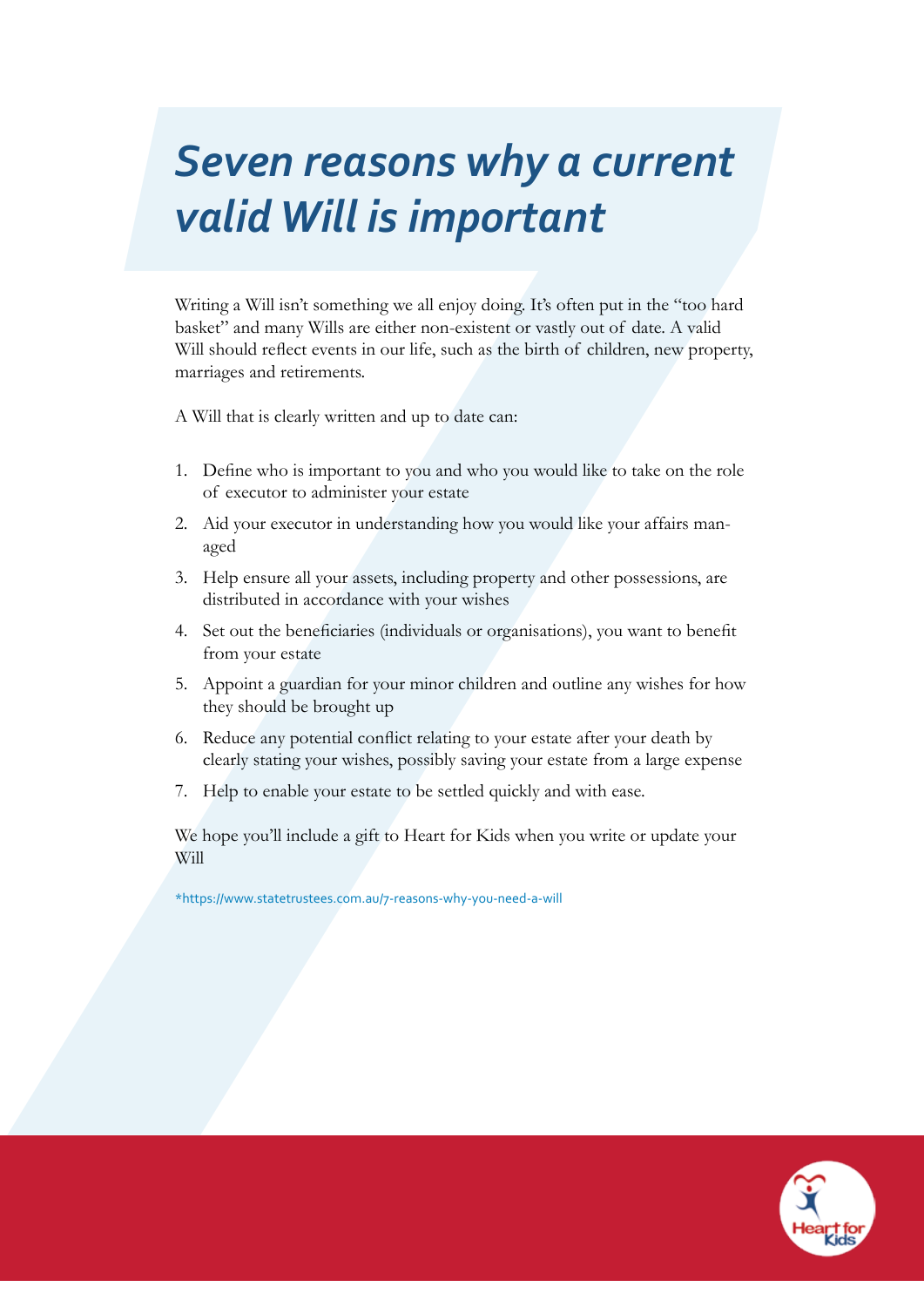# *Three simple ways to leave a gift & re-write life stories*

Depending on your personal circumstances writing or updating your Will can require just a few simple steps or may be a little more complicated. We always recommend you speak with a legal professional so you can have peace of mind that the process has been done properly and your new Will is valid.

## *What kind of gifts can be left?*

## *Did you know you can leave different kinds of gifts?*

How you choose to leave your lasting gift to Heart for Kids is completely up to your personal preference. It's about what works for you. These are the most common ways people make inclusions in their Will. *1*

## *You can leave a fixed amount of money*

A *Pecuniary Bequest* is a fixed some of money you nominate in your Will. One thing to keep in mind is this type of gift does not allow for any changes in your circumstances of effects of inflation.

#### *A specific item*

Some people choose to nominate a particular item which is then sold and the proceeds helping to support our work. This is often called a *Specific Bequest* and includes items such as shares, jewellery, real estate, artwork or other specific items.

### *A share of your estate*

Sometimes people decide to help by leaving a share of the overall estate after loved ones have been provided for. This can be an easier way to update a Will and is often known as a *Residuary Bequest*. It does not obstruct what you would like to leave for loved ones and is not impacted by inflation. Your chosen percentage, be that 2%, 5% or more, can make a very valuable impact in the lives of those we serve.



*3*

*2*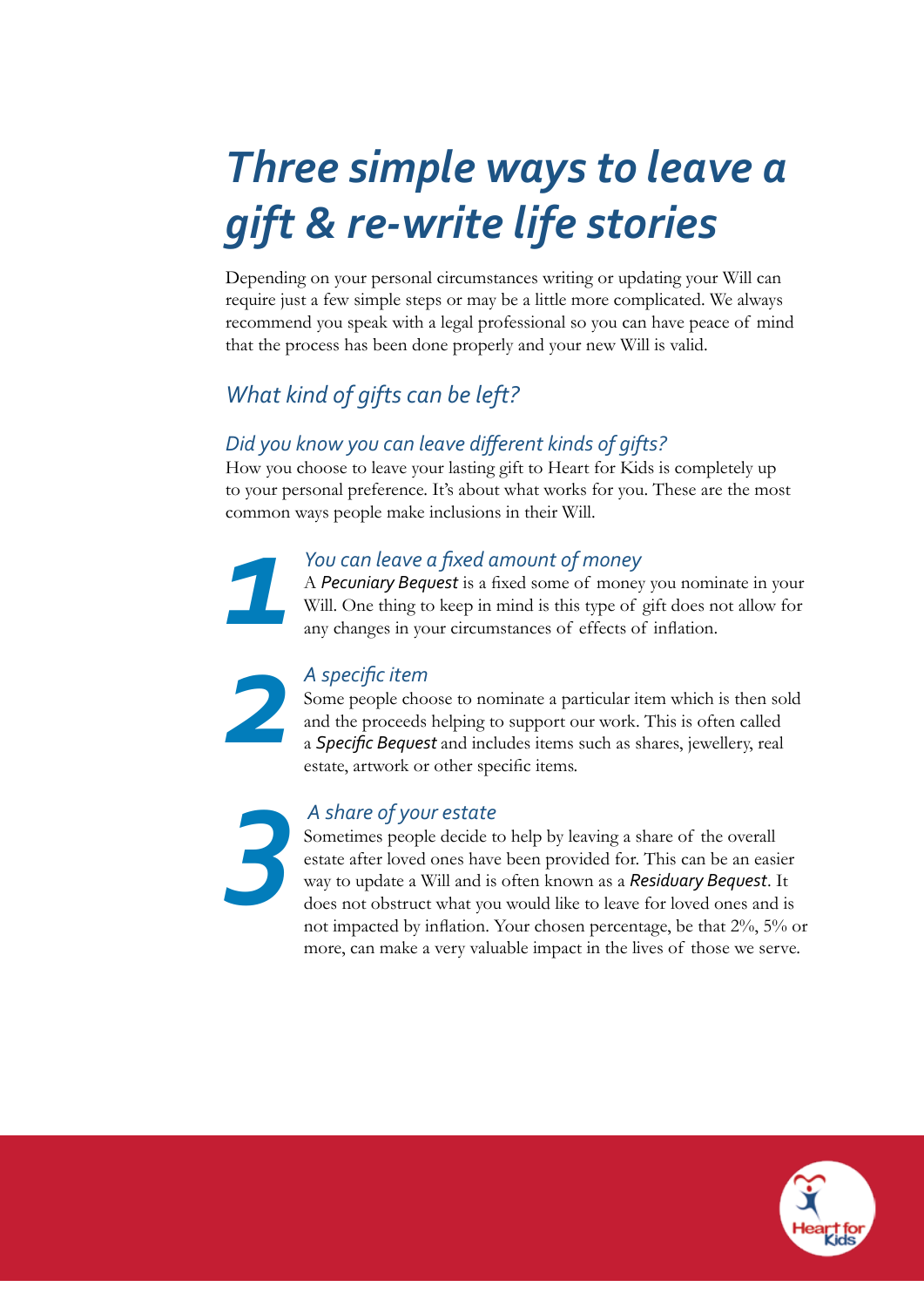# *Some wording for your Will*

While we provide you with this wording the most important thing of course is your comfort with this process and your peace of mind. Because of this we have already recommended you consult with your legal professional.



## *To donate a nominated or specific amount*

"I give to Heart for Kids Australia Ltd (ABN 77 612 163 265), for it's general purposes, free of all duties, the sum of \$................. for which an authorised receipt from Heart for Kids will be sufficient discharge

## *If you wish to donate what's left over of your estate after providing for loved ones*

"I give to Heart for Kids Australia Ltd (ABN 77 612 163 265), for its general purposes, free of all duties ……………% of my residuary estate for which an authorised receipt from Kids Australia Limited will be a sufficient discharge for the executor(s) or trustee."

## *If you wish to donate a specific item*

"I give to Heart for Kids Australia Ltd (ABN 77 612 163 265), for its general purposes, free of all duties my ……………………………………. for which an authorised receipt from Kids Australia Ltd will be a sufficient discharge for the executor(s) or trustee."

## *If you wish to donate a percentage of your estate after providing for loved ones*

"I give to Heart for Kids Australia Ltd (ABN 77 612 163 265), for its general purposes, free of all duties ……………… % of my residuary estate for which an authorised receipt from Heart for Kids will be a sufficient discharge for the executor(s) or trustee."

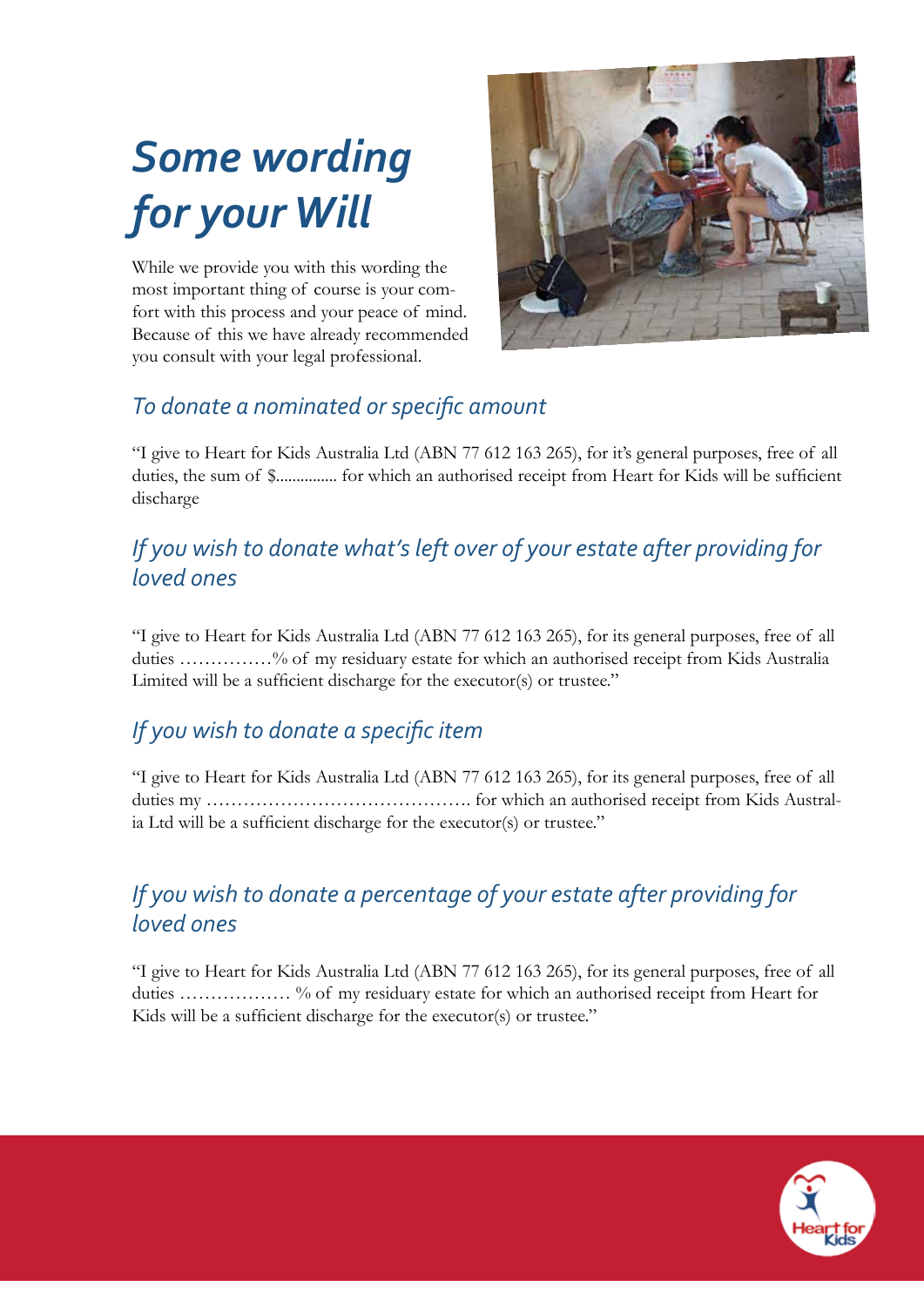# *Our commitment to you*

It's really important to us to have respectful relationships with our supporters. Your desire to help Heart for Kids through your Will is something we do not take lightly. We honour and respect your desire and want to be certain you are 100% at peace with your decision to help.

- First things first, and that's your family and loved ones. Anything given in a Will should always be considered after loved ones are provided for.
- We have always used gifts and donations carefully and in ways that ensure their best and most effective use. This will also apply to your bequest which will be allocated to areas of greatest need.
- If your circumstances should change, we respect and recognise you have every right to change your mind about the bequest you have made at any time.
- You're under no obligation to let us know of your bequest however we would find it helpful to know your wishes and to personally thank you and plan for future endeavours.

Heart for Kids Australia Ltd is a charity registered with the Australian Government and the Australian Charities and Not-for-profits commission.





 PO Box 88 Peakhurst NSW 2210 Australia Ph: 02 9533 4096 W: heartforkids.org E: finance@heartforkids.org ABN 77 612 163 265